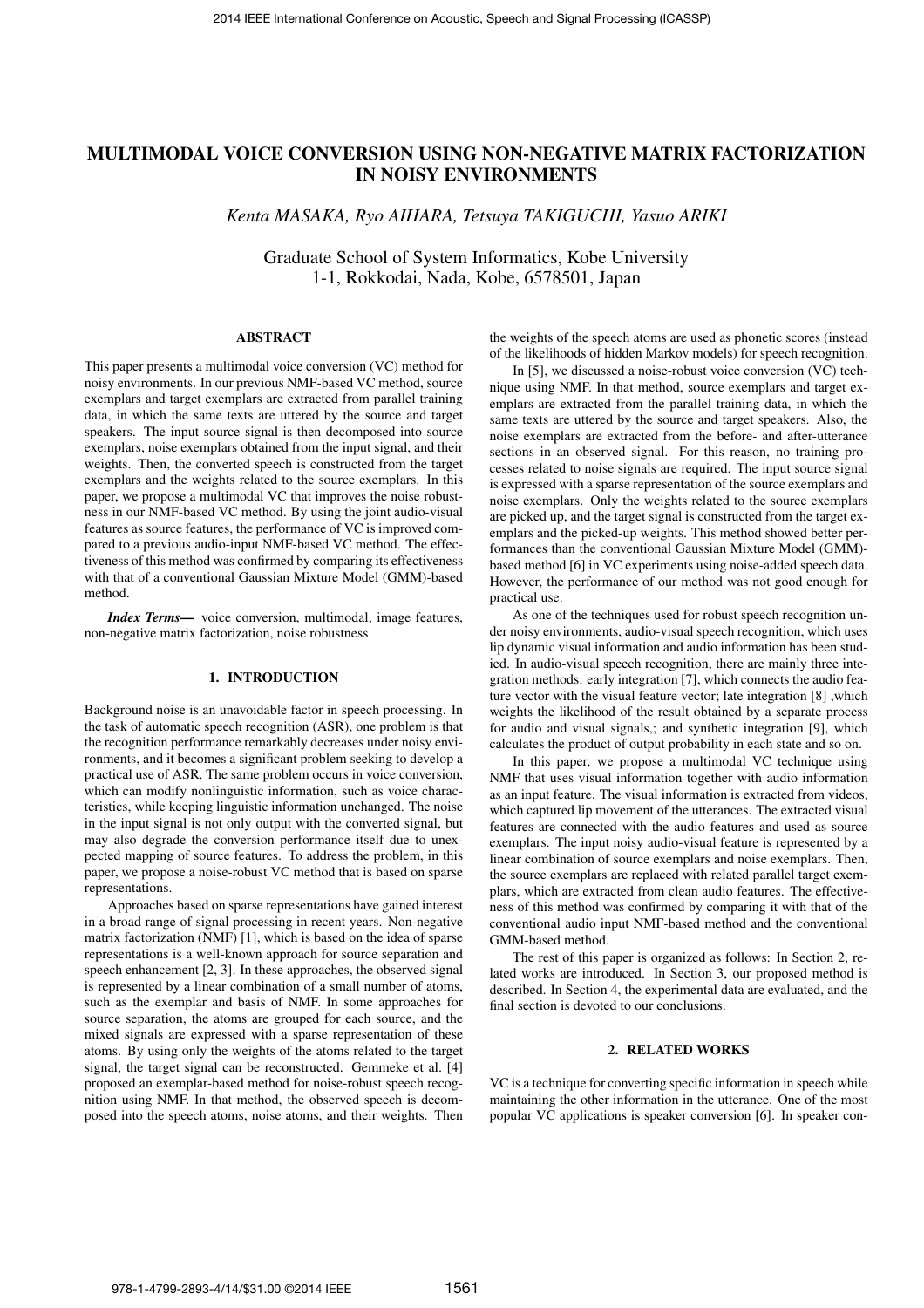version, a source speaker's voice individuality is changed to a specified target speaker's so that the input utterance sounds as though a specified target speaker had spoken it.

There have also been studies on several tasks that make use of VC. Emotion conversion is a technique for changing emotional information in input speech while maintaining linguistic information and speaker individuality [10, 11]. VC is also being adopted as assistive technology that reconstructs a speaker's individuality in electrolaryngeal speech [12], disordered speech [13] or speech recorded by NAM microphones [14]. In recent years, VC has been used for automatic speech recognition (ASR) or speaker adaptation in textto-speech (TTS) systems [15].

The statistical approaches to VC are most widely studied [6, 16, 17]. Among these approaches, the Gaussian mixture model (GMM) based mapping approach [6] is widely used. In this approach, the conversion function is interpreted as the expectation value of the target spectral envelope. The conversion parameters are evaluated using Minimum Mean-Square Error (MMSE) on a parallel training set. A number of improvements in this approach have been proposed. Toda et al. [18] introduced dynamic features and the global variance (GV) of the converted spectra over a time sequence. Helander et al. [19] proposed transforms based on partial least squares (PLS) in order to prevent the over-fitting problem associated with standard multivariate regression. There have also been approaches that do not require parallel data that make use of GMM adaptation techniques [20] or eigen-voice GMM (EV-GMM) [21, 22].

However, the effectiveness of these approaches was confirmed with clean speech data, and their utilization in noisy environments was not considered. The noise in the input signal may degrade the conversion performance itself due to unexpected mapping of source features. To address the problem, in this paper, we propose exemplar-based multimodal VC. Joint audio-visual features are used as the source feature of NMF-based VC [5]. Because the audio features are not affected by background noise, our method improved the noise robustness of NMF-based VC.

### 3. MULTIMODAL VOICE CONVERSION

#### 3.1. Basic Approach

In the approaches based on sparse representations, the observed signal is represented by a linear combination of a small number of bases.

$$
\mathbf{x}_{l} \approx \sum_{j=1}^{J} \mathbf{a}_{j} h_{j,l} = \mathbf{A} \mathbf{h}_{l}
$$
 (1)

 $x_l$  represents the *l*-th frame of the observation.  $a_j$  and  $h_{j,l}$  represent the *j*-th basis and the weight, respectively.  $\mathbf{A} = [\mathbf{a}_1 \dots \mathbf{a}_J]$  and  $\mathbf{h}_l = [h_{1,l} \dots h_{J,l}]^T$  represent the collection of the bases and the stack of weights. When the weight vector  $\mathbf{h}_l$  is sparse, the observed signal can be represented by a linear combination of a small number of bases that have non-zero weights. In this paper, each basis denotes the exemplar of the speech or noise signal, and the collection of exemplar **A** and the weight vector  $\mathbf{h}_l$  are called the 'dictionary' and 'activity', respectively.

Fig. 1 shows the basic approach of our exemplar-based VC using NMF. *D*, *d*, *L*, and *J* represent the number of dimensions of source features, dimensions of target features, frames of the dictionary, and basis of the dictionary, respectively. Our VC method needs two dictionaries that are phonemically parallel, where one dictionary (source dictionary) is constructed from source features and the other dictionary (target dictionary) is constructed from target features. These two dictionaries consist of the same words and are aligned with dynamic time warping (DTW). Hence, these dictionaries have the same number of bases.

Input source features  $X<sup>s</sup>$  are decomposed into a linear combination of bases from the source dictionary  $A^s$  by NMF. The weights of the bases are estimated as an activity *H<sup>s</sup>* . Therefore, the activity includes the weight information of input features for each basis. Then, the activity is multiplied by a target dictionary in order to obtain converted spectral features  $\hat{X}^t$ , which are represented by a linear combination of bases from the target dictionary. Because the source and target dictionary are parallel phonemically, the bases used in the converted features are phonemically the same as those of the source features.

Fig. 2 shows an example of the activity matrices estimated from a word Japanese word "ikioi" ("vigor" in English). To show an intelligible example, each dictionary was structured from just the one word "ikioi" and aligned with DTW. The source/target features and each atom in the dictionary are a spectral envelope extracted by STRAIGHT analysis [23]. When the source/target signals and its dictionary are the same word, the estimated activity will have high energies through the diagonal line. The reason some areas far from the diagonal line, such as the red-circled areas, also have high energies are that those areas correspond to the same utterance 'i'.



Fig. 1. Basic approach of NMF-based voice conversion

#### 3.2. Multimodal Dictionary Construction

Fig. 3 shows the process for constructing a parallel dictionary. In order to make a parallel dictionary, some pairs of parallel utterances are needed, where each pair consists of the same text. The source dictionary *A s* consists of jointed audio-visual features, while the target dictionary *A t* consists of audio features only.

For the audio features, STRAIGHT spectrum is extracted from clean parallel utterances. Mel-cepstral coefficients are calculated from he STRAIGHT spectrum in order to get alignment information in DTW. The extracted spectrum envelopes are phonemically aligned with DTW. For visual features, the image spectrum of lip motion images of the source speaker's utterance is used. In order to confirm the non-negativity constraint of NMF, the image spectrum is calculated by short-time Fourier transform (STFT). The image spectrum is interpolated by spline interpolation in order to fill the sam-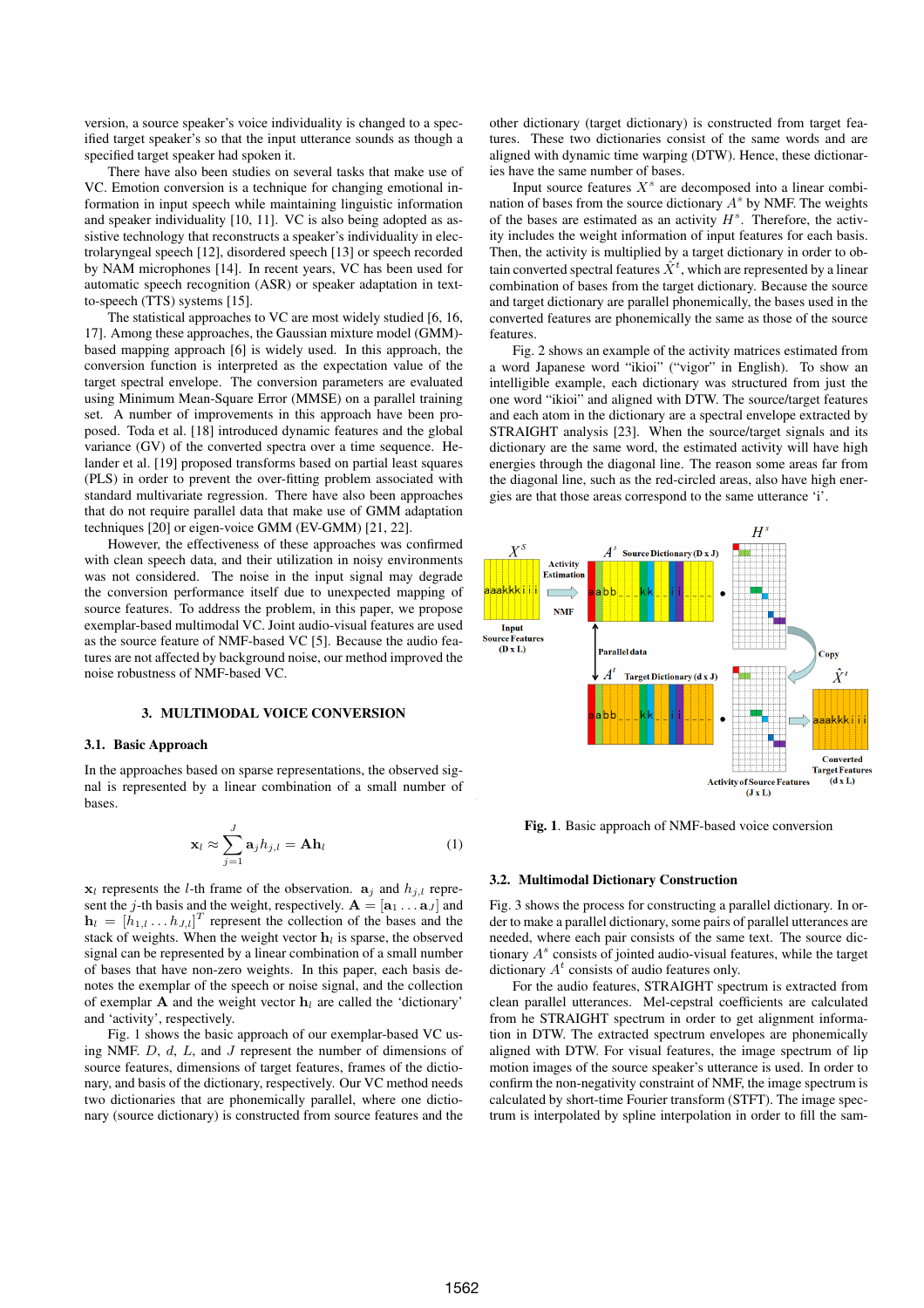

Fig. 2. Activity matrices of the source signal (left) and target signal (right)

pling rate gap between audio and visual features. Aligned audio and visual features of the source speaker are joined and used as a source feature. Source and target dictionaries are constructed by lining up each of the features extracted from parallel utterances.

The audio feature of the noise dictionary is extracted from the before- and after-utterance sections in the input noisy audio signal. The mean vector, which is calculated from all the input visual images is used as the visual feature of the noise dictionary.



Fig. 3. Multimodal dictionary construction

### 3.3. Estimation of Activity from Noisy Source Signals

In the exemplar-based approach, the spectrum of the noisy source signal at frame *l* is approximately expressed by a non-negative linear combination of the source dictionary, noise dictionary, and their activities.

 $\mathbf{x}_l$ 

$$
= \mathbf{x}_{l}^{s} + \mathbf{x}_{l}^{n}
$$
  
\n
$$
\approx \sum_{j=1}^{J} \mathbf{a}_{j}^{s} h_{j,l}^{s} + \sum_{k=1}^{K} \mathbf{a}_{k}^{n} h_{k,l}^{n}
$$
  
\n
$$
= [\mathbf{A}^{s} \mathbf{A}^{n}] \begin{bmatrix} \mathbf{h}_{l}^{s} \\ \mathbf{h}_{l}^{n} \end{bmatrix} \quad s.t. \quad \mathbf{h}_{l}^{s}, \mathbf{h}_{l}^{n} \ge 0
$$
  
\n
$$
= \mathbf{A} \mathbf{h}_{l} \quad s.t. \quad \mathbf{h}_{l} \ge 0
$$
 (2)

 $x_i^s$  and  $x_i^n$  represent the spectrum of the source signal and the noise, respectively.  $A^s$ ,  $A^n$ ,  $h_l^s$ ,  $h_l^n$  represent the source dictionary, noise dictionary, and their activities at frame *l*, respectively. Given the spectrogram, (2) can be written as follows:

$$
\mathbf{X} \approx [\mathbf{A}^{s} \mathbf{A}^{n}] \begin{bmatrix} \mathbf{H}^{s} \\ \mathbf{H}^{n} \end{bmatrix} \quad s.t. \quad \mathbf{H}^{s}, \mathbf{H}^{n} \ge 0
$$
  
=  $\mathbf{A}\mathbf{H} \quad s.t. \quad \mathbf{H} \ge 0.$  (3)

In order to consider only the shape of the spectrum,  $X$ ,  $A<sup>s</sup>$  and  $A<sup>n</sup>$  are first normalized for each frame or exemplar so that the sum of the magnitudes over frequency bins equals unity.

$$
\begin{array}{rcl}\n\mathbf{M} & = & \mathbf{1}^{(D \times D)} \mathbf{X} \\
\mathbf{X} & \leftarrow & \mathbf{X} . / \mathbf{M} \\
\mathbf{A} & \leftarrow & \mathbf{A} . / (\mathbf{1}^{(D \times D)} \mathbf{A})\n\end{array} \tag{4}
$$

**1** is an all-one matrix and *./* denotes element-wise division, respectively. The joint matrix **H** is estimated based on NMF with the sparse constraint that minimizes the following cost function [4]:

$$
d(\mathbf{X}, \mathbf{A}\mathbf{H}) + ||(\lambda \mathbf{1}^{(1 \times L)}) \cdot \mathbf{H}||_1 \quad s.t. \quad \mathbf{H} \ge 0. \tag{5}
$$

The first term is the Kullback-Leibler (KL) divergence between **X** and **AH**. The second term is the sparse constraint with the L1-norm regularization term that causes **H** to be sparse. *.∗* denotes elementwise multiplication. The weights of the sparsity constraints can be defined for each exemplar by defining  $\lambda^T = [\lambda_1 \dots \lambda_J \dots \lambda_{J+K}]$ . In this paper, the weights for source exemplars  $[\lambda_1 \dots \lambda_J]$  were set to 0.1, and those for noise exemplars  $[\lambda_{J+1} \dots \lambda_{J+K}]$  were set to 0. **H** minimizing (5) is estimated iteratively applying the following update rule:

$$
\mathbf{H}_{n+1} = \mathbf{H}_n \cdot * (\mathbf{A}^T (\mathbf{X}./(\mathbf{A} \mathbf{H})))
$$

$$
./(\mathbf{1}^{((J+K)\times L)} + \lambda \mathbf{1}^{(1\times L)}).
$$
(6)

#### 3.4. Target Speech Construction

From the estimated joint matrix **H**, the activity of the source signal **H***<sup>s</sup>* is extracted, and by using the activity and the target dictionary, the converted spectral features are constructed. Then, the target dictionary is also normalized for each frame in the same way the source dictionary was.

$$
\mathbf{A}^t \leftarrow \mathbf{A}^t. / (\mathbf{1}^{(d \times d)} \mathbf{A}^t)
$$
 (7)

Next, the normalized target spectral feature is constructed, and the magnitudes of the source signal calculated in (4) are applied to the normalized target spectral feature.

$$
\hat{\mathbf{X}}^t = (\mathbf{A}^t \mathbf{H}^s) \cdot \mathbf{M} \tag{8}
$$

The input source and converted spectral feature is expressed as a STRAIGHT spectrum. Hence, the target speech is synthesized using a STRAIGHT synthesizer. The other features extracted by STRAIGHT analysis, such as F0 and the aperiodic components, are used to synthesize the converted signal without any conversion.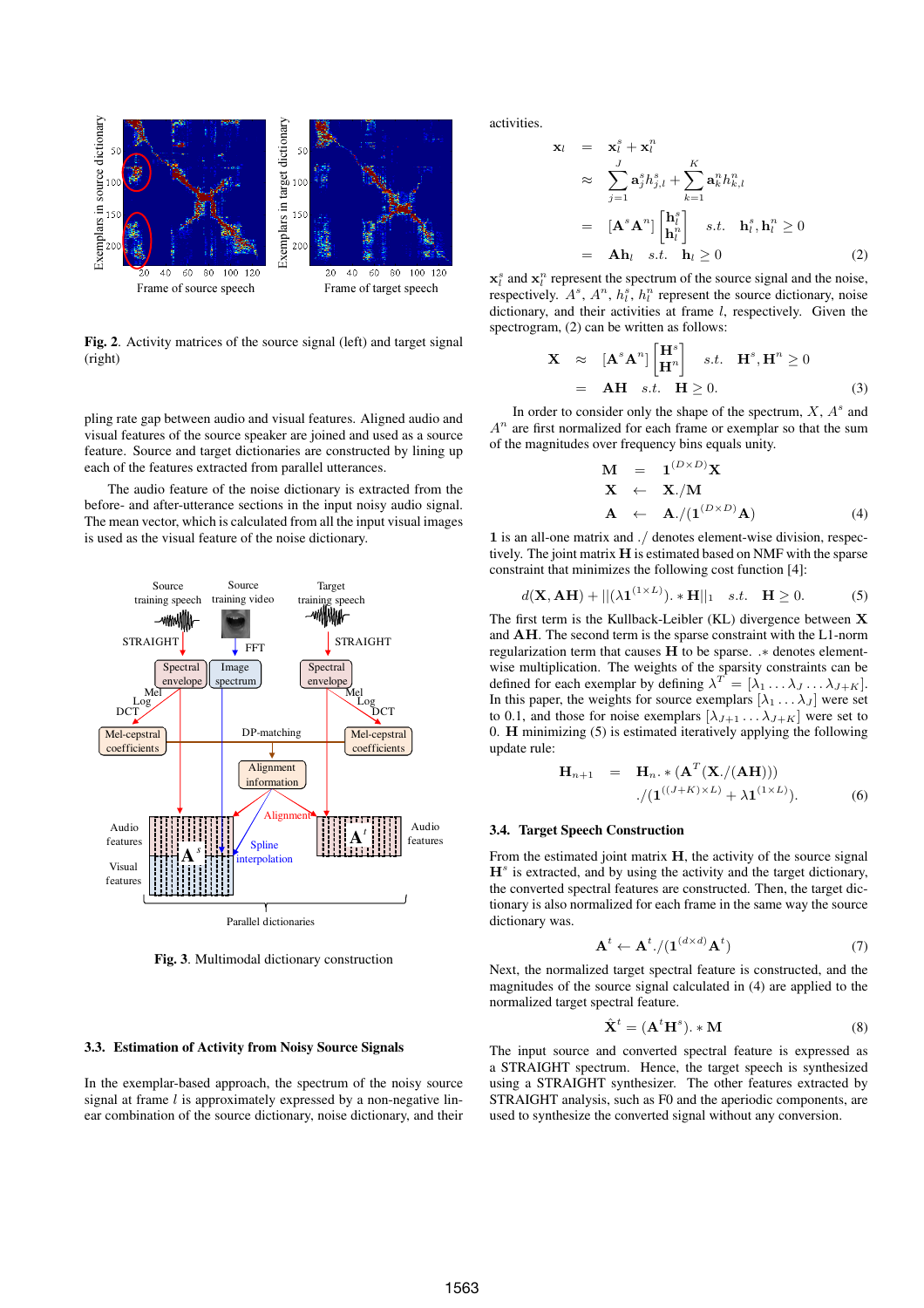### 4. EXPERIMENTAL RESULTS

#### 4.1. Experimental Conditions

The proposed multimodal VC technique was evaluated by comparing it with an exemplar-based audio-input method [5] and a conventional GMM-based method [6] in a speaker-conversion task using clean speech data and noise-added speech data. The source speaker and target speaker were one male and one female speaker, whose speech is stored in the ATR Japanese speech database [24], respectively. Source speaker speech and visual data are taken from the M2TINIT database [25]. The sampling rate of the audio data was 16 kHz. The frame rate of the visual data was 1/29.97 sec and the pixel number is 720 x 840.

A total of 40 sentences of clean speech were used to construct parallel dictionaries in the methods based on sparse representation and used to train the GMM in the GMM-based method. In the exemplar-based method, the number of exemplars of the source and target dictionaries was 68,580. Ten sentences of clean speech or noisy speech were used in the evaluation. The noisy speech was created by adding a noise signal recorded in a restaurant (taken from the CENSREC-1-C database [26]) to the clean speech sentences. The SNR was 24 dB. The noise dictionary is extracted from the beforeand after-utterance sections in the evaluation sentence.

In the methods based on sparse representation, a 1,025-dimensional STRAIGHT spectrum was used for the source and target dictionary. The number of iterations used to estimate the activity was 300. In the GMM-based method, the 1 *st* through 24*th* linear-cepstral coefficients obtained from the STRAIGHT spectrum were used as the feature vectors. The number of mixtures was 64.

### 4.2. Results and Discussion

Fig. 4 shows the spectral distortion improvement ratio (SDIR) [dB] for the noisy input source signal. The SDIR is defined as follows:

$$
\text{SDIR[dB]} = 10 \log_{10} \frac{\sum_{d} |\mathbf{X}^{t}(d) - \hat{\mathbf{X}}^{t}(d)|^{2}}{\sum_{d} |\mathbf{X}^{t}(d) - \mathbf{X}^{s}(d)|^{2}}
$$
(9)

Here,  $\mathbf{X}^s$ ,  $\mathbf{X}^t$  and  $\hat{\mathbf{X}}^t$  are normalized so that the sum of the magnitudes over frequency bins equals unity. As shown in Fig. 4, the distortion improvements of the proposed method were higher than other two methods.

We performed a mean opinion score (MOS) test [27] on the naturalness and noise suppression of the converted speech. The opinion score was set to a 5-point scale (5: excellent, 4: good, 3: fair, 2: poor, 1: bad). The tests were carried out with 6 subjects. For the evaluation of naturalness, each subject listened to the converted speech and evaluated how natural the sample sounded. For the evaluation of noise suppression, each subject listened to the converted speech and evaluated how the noise of the sample is suppressed.

Fig. 5 shows the results of the MOS test. The error bars show 95% confidence intervals. As shown in this figure, the performances of the GMM-based method degraded considerably, particularly in naturalness. This might be because the noise caused unexpected mapping in the GMM-based method, and the speech was converted with a lack of naturalness. On the other hand, the degradations of the performances of the VC methods based on our proposed audiovisual NMF and audio NMF were less than those of GMM-based method. Moreover, in the noise suppression test, our proposed method obtained a higher score than the other two methods. This result showed the noise robustness of our multimodal VC method.



Fig. 4. Spectral distortion improvement ratio calculated from converted speech using each method



Fig. 5. Mean opinion score for subjective evaluations

## 5. CONCLUSIONS

We proposed multimodal VC using NMF based on the idea of sparse representation. In our proposed method, the joint audio-visual feature is used as the source feature. Input noisy audio-visual features are decomposed into a linear combination of the clean audio-visual feature and the noise feature. By replacing the source speaker's audio-visual feature with the target speaker's audio feature, the voice individuality of the source speaker is converted to the target speaker. Objective and subjective evaluations show the greater effectiveness of our VC technique compared to conventional audio-input NMF and GMM-based VC.

However, this method requires that the activity of each atom in the dictionary be estimated, and it requires high computation times. In [28], we proposed a framework to train basis matrices of source and target exemplars in order to reduce computational cost. In future work, we will combine that method and our proposed method in this paper. Then we will investigate the optimal number of bases and evaluate the performances. In addition, this method has a limitation in that it can be applied to only one-to-one voice conversations. Hence, we will investigate a method that does not use parallel data. Our future work will also include efforts to investigate other noise conditions, such as a low-SNR, and apply this method to other VC applications.